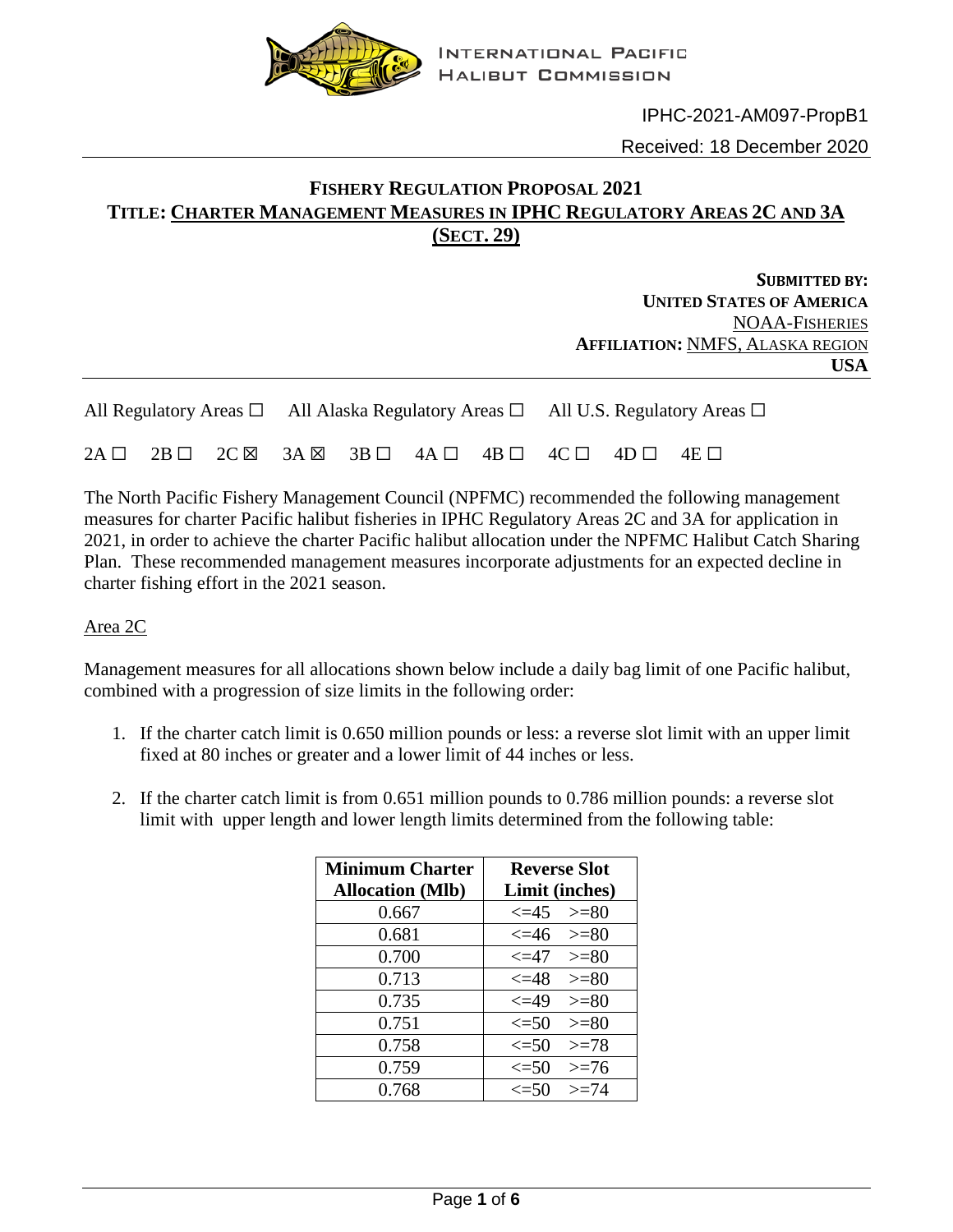| ິ | 86<br>$\theta$ . |  |
|---|------------------|--|
|---|------------------|--|

## Area 3A

All allocations shown below include management measures with a daily bag limit of two Pacific halibut; no annual limit on the number of retained Pacific halibut for charter anglers; Wednesdays closed to Pacific halibut retention all year; one trip per Pacific halibut charter vessel per day; and one trip per charter Pacific halibut permit (CHP) per day.

1. If the charter allocation is less than 1.85 Mlb:

• A daily bag limit of two Pacific halibut, with one Pacific halibut of any size and a maximum size limit on the second retained Pacific halibut determined from the following table:

| <b>Minimum Charter</b><br><b>Allocation</b> (Mlb) | <b>Maximum Size</b><br>Limit (inches) |
|---------------------------------------------------|---------------------------------------|
| 1.81                                              | $\leq$ 31                             |
| 178                                               | $\leq$ 30                             |

- 2. If the charter allocation is greater than or equal to 1.85 Mlb, but less than 1.93Mlb:
	- a daily bag limit of two Pacific halibut, with one Pacific halibut of any size and a maximum size limit on the second Pacific halibut of 32 inches;

The NPFMC selected these management measures at its December 2020 meeting, following review of the Alaska Department of Fish and Game (ADFG) analysis of proposed management measures for 2021, and after receiving input from the Charter Halibut Management Committee, which includes stakeholder representatives from both IPHC Regulatory Areas 2C and 3A. The management measures incorporate a COVID impact buffer as described in Appendix A-2, on page 59 in the ADFG analysis. Charter Pacific halibut removal estimates for 2021 in IPHC Regulatory Area 3A are based on a projected 25 percent reduction in fishing effort relative to the status quo (i.e. 2009-2019). Charter Pacific halibut removal estimates for 2021 in IPHC Regulatory Area 2C are based on a projected 35 percent reduction in fishing effort relative to the status quo.

The December ADFG analysis is available on the NPFMC website at:

https://meetings.npfmc.org/CommentReview/DownloadFile?p=623eb128-b772-44c4-9e17- 05bae8cf6919.pdf&fileName=C1%20Charter%20Management%20Options%20Analysis%20.pdf

The December Charter Halibut Management Committee minutes are provided at [Appendix I](#page-2-0) for reference.

The suggested modification to the IPHC Fishery Regulations are provided at [Appendix II.](#page-5-0)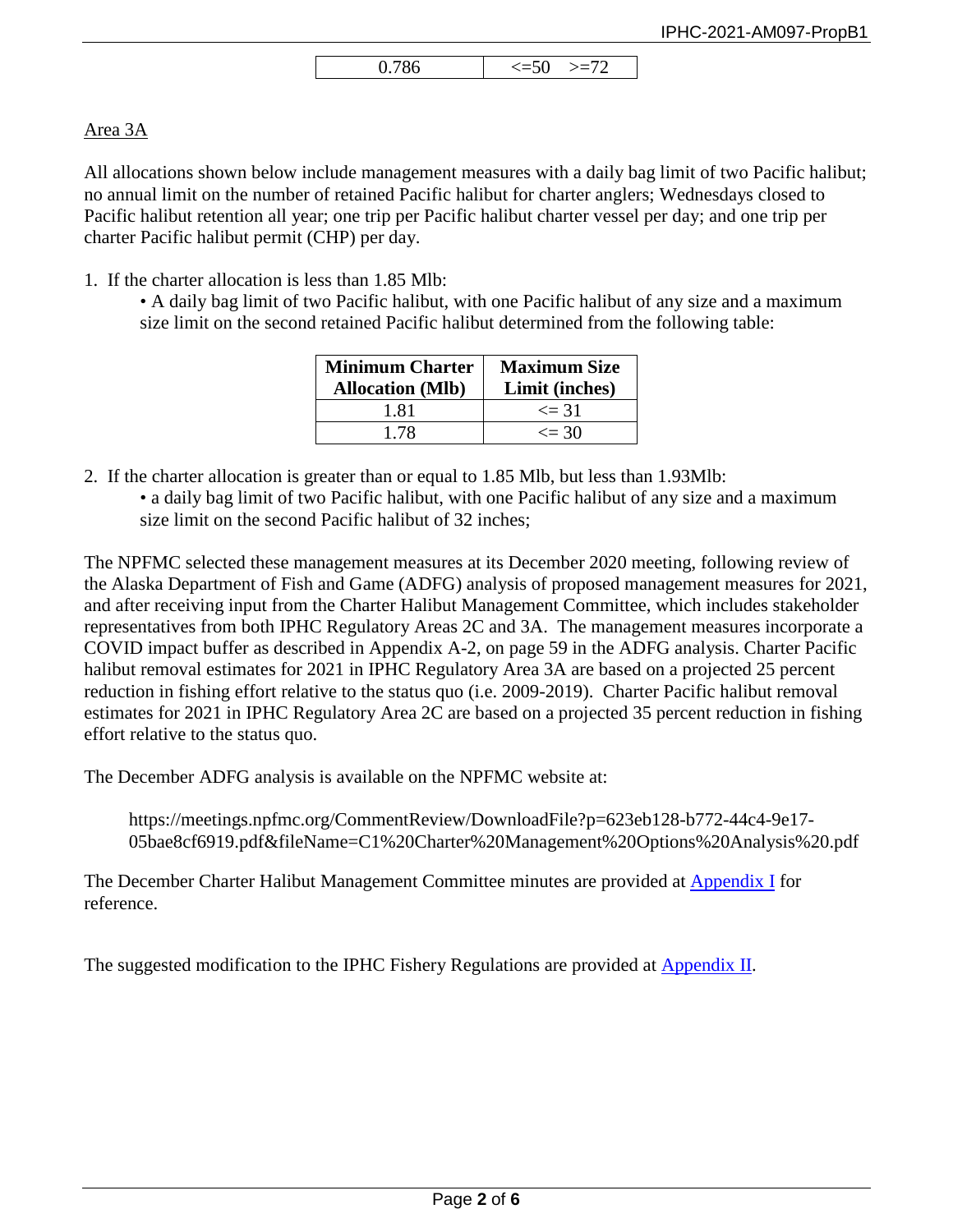# **APPENDIX I**

## <span id="page-2-0"></span>**Charter Halibut Management Committee Report of 30 November 2020**



# **North Pacific Fishery Management Council**

Simon Kinneen, Chair | David Witherell, Executive Director 1007 W. 3rd Avenue, Suite 400, Anchorage, AK 99501. Phone 907-271-2809 | www.npfmc.org

## **Charter Halibut Management Committee**

**REPORT** 

1:00-4:00 PM | November 30, 2020 | via Online Meeting

The Charter Halibut Management Committee met at the time indicated above to develop their recommendations to the Council on 2021 charter halibut management measures in IPHC Regulatory Areas 2C and 3A.

#### **Committee Members in attendance:**

Andy Mezirow, Chairman Steve Zernia Matt Kopec **Daniel Donich** 

Stan Malcolm Kent Huff **Seth Bone Mike Flores** 

**Richard Yamada** Forrest Braden Jim Armstrong (staff)

Members absent: Denise May

#### Others in attendance:

**Ben Jevons Baine Etherton Brian Ritchie** Doug Duncan Jim Hasbrouck \*presenter

**Jim Martin** John Jensen Kurt Iverson Mel Erickson **Robert Powers**  Sarah Webster\* Shannon Gleason **Tom Gemmell Tom Taube** 

#### 2020 Preliminary Fishery Review

Sarah Webster of ADF&G began her presentation with a review of preliminary charter halibut fishery performance in 2020, using logbook data through August as well as dockside sampling. Area 2C charter removals were estimated to be 0.499 Mlb in 2020, which was 36% below the 0.780 Mlb allocation, and Area 3A charter removals were estimated to be 1.597 Mlb in 2020, which was 6.6% below the 1.710 Mlb allocation.

Sarah also provided annual counts for the past 10 years (2011-2020) of charter halibut businesses and vessels that reported actually harvesting halibut. This was in response to a request by the Committee for indicators of COVID impacts in 2020. Active charter business in Area 2C averaged about 250 through 2019, but were down to 191 in 2020, and vessels decreased from about 500-550 to 384. In Area 3A, businesses had been decreasing from over 300 in 2011 to 226 in 2019, and were down to 197 in 2020, while the more stable count of about 400 active vessels decreased to 337.

#### 2021 Charter Halibut Management Measures

The majority of the presentation focused on information detailed in the ADF&G Analysis of Management Options for the Area 2C and 3A Charter Halibut Fisheries for 2021 (posted to the eAgenda as "C1 Charter Management Options Analysis"). That Analysis provides harvest estimates under a range of measures that the Committee identified at its October 2020 meeting. Following the presentation by Sarah Webster the Committee provided recommendations on harvest measures for Areas 2C and 3A in 2021. The Committee recommendations are intended to achieve, but not exceed the charter halibut allocations for 2C and 3A that will be finalized by the IPHC at its annual meeting in January 2021. Since the final

Charter Halibut Mgmt Comm Nov 30, 2020

1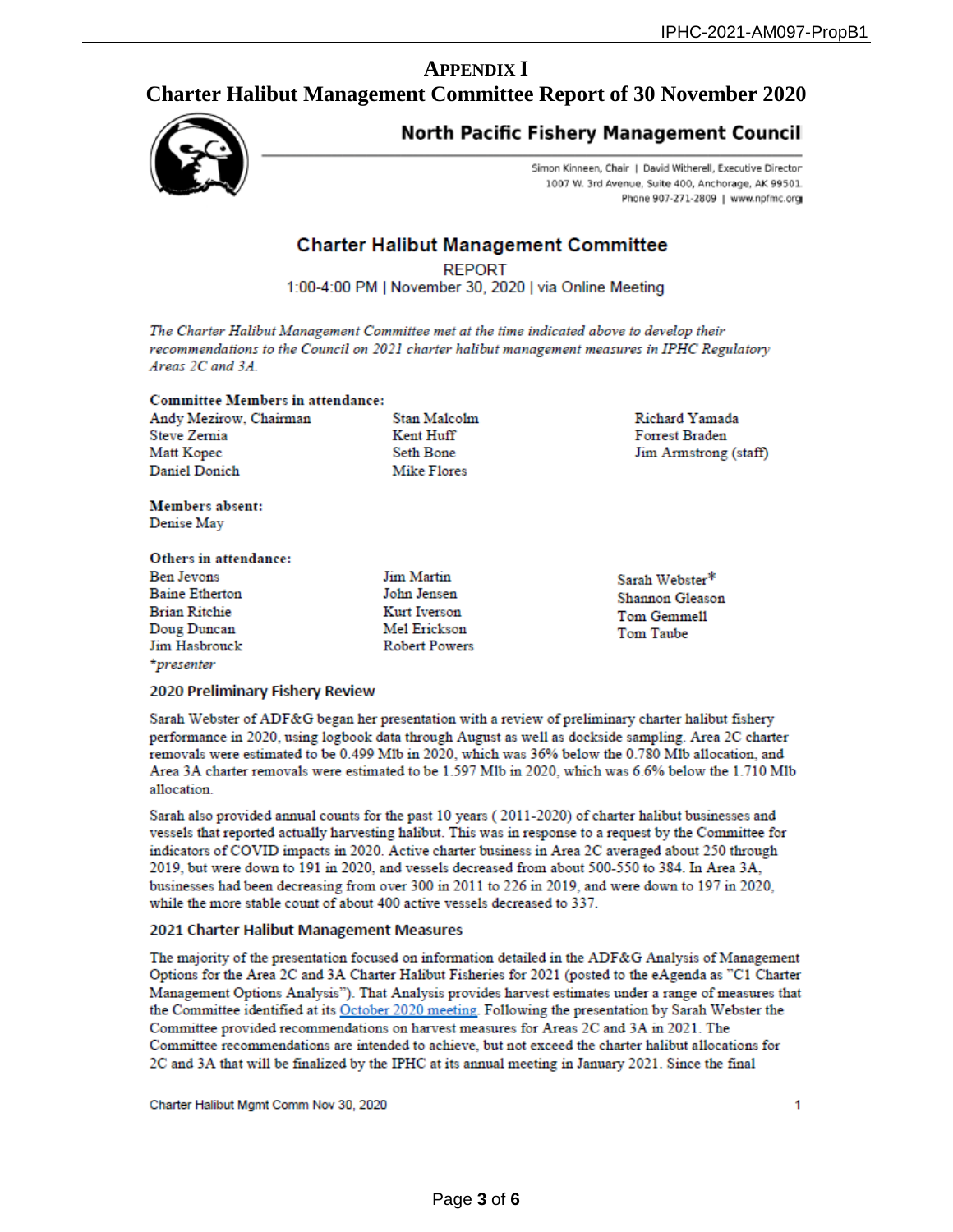allocations are not yet available, the Committee based its recommendations on allocations derived from the current IPHC stock assessment, a reference level of halibut fishing intensity, and estimated distributed halibut mortalities, as provided in the preliminary Pacific halibut stock assessment at the IPHC's November Interim 2020 meeting. For Area 2C, in 2021, the interim allocation would be 0.65 Mlb (down from 0.78 Mlb in 2020), and for Area 3A the interim allocation would be 1.93 Mlb (up from 1.71 Mlb in 2020).

## **Effort Adjustments**

Importantly, rather than overcomplicating the analysis by attempting to integrate COVID impacts on effort at each step, 2021 harvest estimates in the ADF&G Analysis were generated using "normal", i.e., historical, effort inputs. Subsequently, expectations about reduced effort, i.e., "COVID buffers" could be considered which would scale estimated removals for comparison with potential area allocations. Committee recommendations, therefore, consider the likely magnitude of the buffers for each area based on expected continuation of reduced public participation in charter halibut fishing in 2021.

Committee recommendations on COVID buffers also considered changes in 2020 effort that were suggested by the ADF&G Analysis. Specifically, time series of angler days from charter logbook reporting, including preliminary 2020 data suggest an overall 42.5% decrease in effort may have occurred for the two areas in 2020 (Tables 3 and 4 in the Analysis). Additionally, Appendix II compares 2020 harvests under hypothetical 10% and 40% effort reductions and observed vs forecasted 2020 harvest. That comparison suggests potential effort reductions in 2020 close to 50% (54% in 2C and 47% in 3A).

### Area 2C

The Charter Halibut Management Committee recommends the following management measures for IPHC Regulatory Area 2C.

1. Apply a 35% reduction in projected removals for 2021 under a reverse slot limit in Table 6, page 26, of the analysis and use this adjusted table (below) for determining reverse slot limit harvest measures.

2. One Fish Daily Bag Limit.

3. If the Area 2C catch limit is at .65 million pounds (Reference SPR 43), reverse slot limit must be  $\leq 44$ " or  $\geq$  80".

4. If Area 2C catch limit is from .651 million pounds to .751 million pounds, maintain the upper reverse slot limit at  $\geq$ 80" and adjust the lower reverse slot limit upward to keep the projected harvest within the allocation.

5. If Area 2C catch limit is higher than .751 million pounds, maintain the lower reverse slot limit of  $\leq$ 50" and adjust the upper reverse slot limit downward to keep the projected harvest within the allocation.

| лгеа де кеңегенее тари |                                                   |                                                  |  |  |  |  |  |
|------------------------|---------------------------------------------------|--------------------------------------------------|--|--|--|--|--|
| <b>Reverse Slot</b>    | <b>Removals from Table 6 in</b><br>analysis (MIb) | <b>Removals adjusted for 35%</b><br>buffer (MIb) |  |  |  |  |  |
| U44080                 | 0.993                                             | 0.645                                            |  |  |  |  |  |
| U45080                 | 1.026                                             | 0.667                                            |  |  |  |  |  |
| U46080                 | 1.048                                             | 0.681                                            |  |  |  |  |  |
| U47080                 | 1.077                                             | 0.700                                            |  |  |  |  |  |
| U48080                 | 1.097                                             | 0.713                                            |  |  |  |  |  |
| U49080                 | 1.131                                             | 0.735                                            |  |  |  |  |  |
| U50080                 | 1.155                                             | 0.751                                            |  |  |  |  |  |
| U50078                 | 1.166                                             | 0.758                                            |  |  |  |  |  |

|  |  | Area 2C Reference Table |      |  |  |
|--|--|-------------------------|------|--|--|
|  |  |                         | ____ |  |  |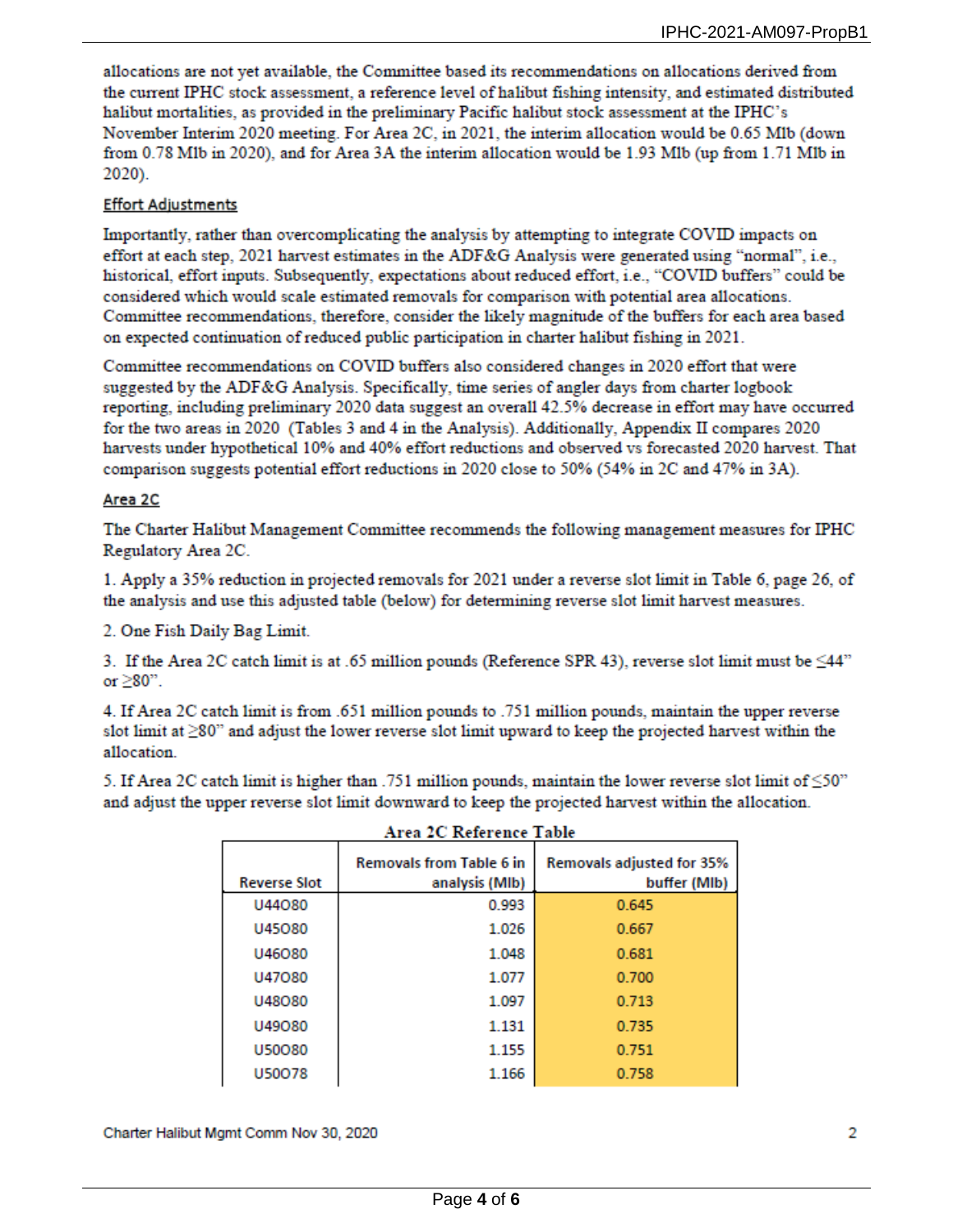| U50076 | 1.168 | 0.759 |
|--------|-------|-------|
| U50074 | 1.182 | 0.768 |
| U50072 | 1.209 | 0.786 |

### Area 3A

The Committee recommends that the Council approve and send on to the International Pacific Halibut Commission (IPHC) the following management measures for IPHC regulatory Area 3A.

All allocations shown below include, unless otherwise specified:

- a daily bag limit of 2 halibut;
- no annual limit per charter angler;
- Wednesdays closed to halibut retention all year;
- 1 trip per halibut charter vessel per day; and
- 1 trip per charter halibut permit per day.

If the allocation is less than 1.93Mlb (Status Quo FCEY) but greater than or equal to 1.85 Mlb:

- One fish of any size, and one fish less than or equal to 32 inches; - All Wednesdays closed to retention of halibut, with a second fish of 32" or less, according to Table 24 in ADF&G analysis of proposed harvest regulations for 2021 to bring the projected harvest within the Area 3A allocation. Table 22 on page 45 of the ADF&G Analysis: Yield 2.470 Mlb

- Apply a 25% COVID Impact Buffer as described in Appendix A-2, 2 on page 59 in the ADF&G Analysis to achieve a vield of  $2.470 \text{ x}$ . 75 = 1.85 Million pounds is the projected removal.

If the allocation is less than 1.85 Mlb but greater than 1.74 Mlb

- Adjust the size of the second fish, down to a minimum of 30 inches to keep the charter harvest within their allocation. Table 24B on Page 47 of the ADF&G analysis.

#### Summary

In providing their recommendations, the Committee discussed a wide range of issues that would affect the magnitude of COVID buffers for scaling harvest in 2021. These factors included recent increases in COVID counts, continued constraints on travel to Alaska, financial distress among potential clients, uncertain rollovers of 2020 bookings to 2021, health liability precautions, vaccine nonparticipation, and other considerations. The Committee felt that the COVID buffer reductions they are recommending (35% for Area 2C, and 25% for Area 3A) are more likely to be underestimated than overestimated, and that 2021 is more likely to resemble 2020 that a "normal" year for their businesses.

The relaxation of management measures through the emergency action in 2020 represented significant increases in potential harvest, however, realized harvest was still very low. Nevertheless, the Committee wished to express their gratitude to the Council and Agencies involved in facilitating that emergency response.

#### **Public Comment**

The Committee received public comment from Mel Erickson.

#### Adjourn

The meeting was adjourned at 3:59PM.

Charter Halibut Mgmt Comm Nov 30, 2020